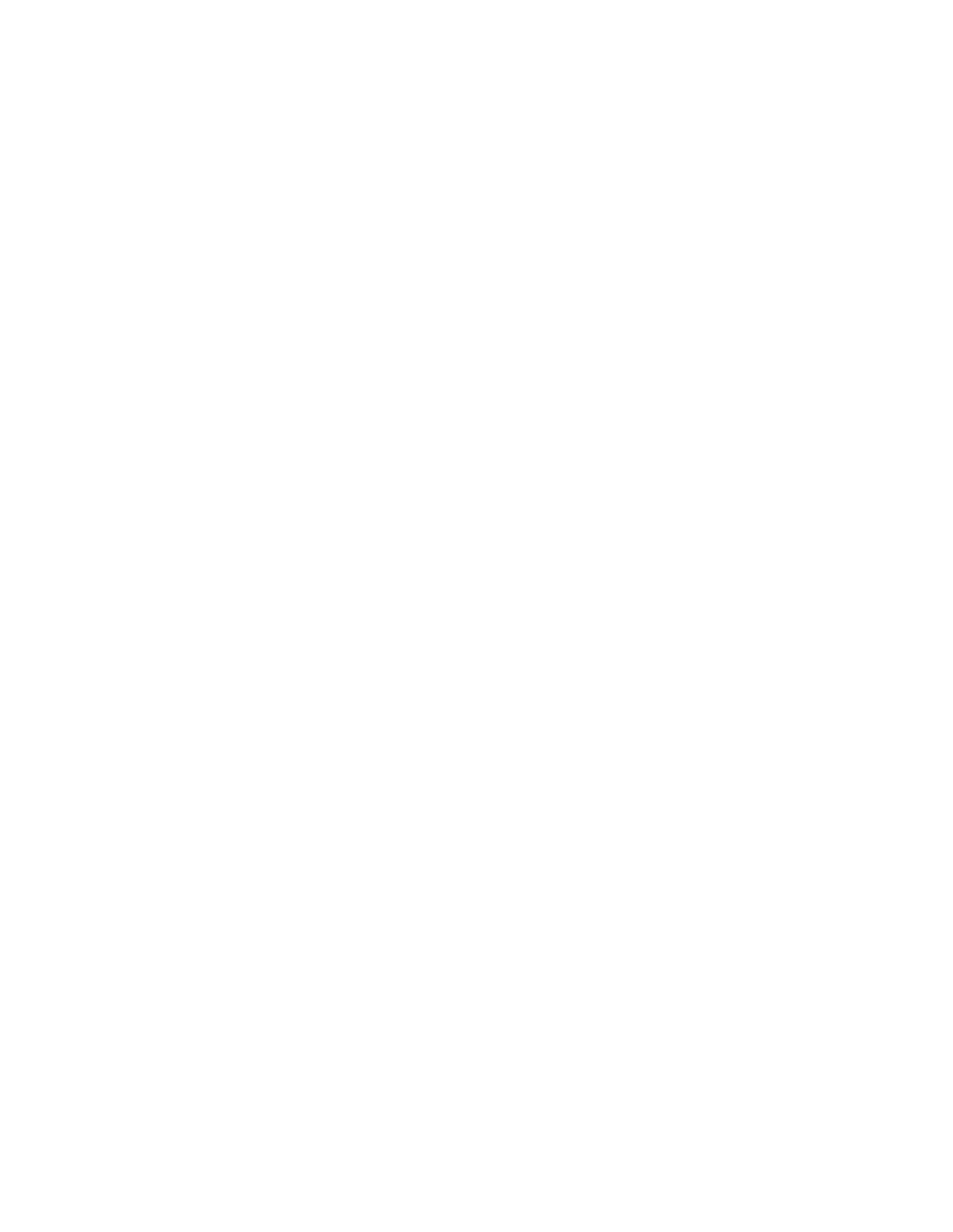|  | 17 |  |  |  |
|--|----|--|--|--|
|  |    |  |  |  |
|  |    |  |  |  |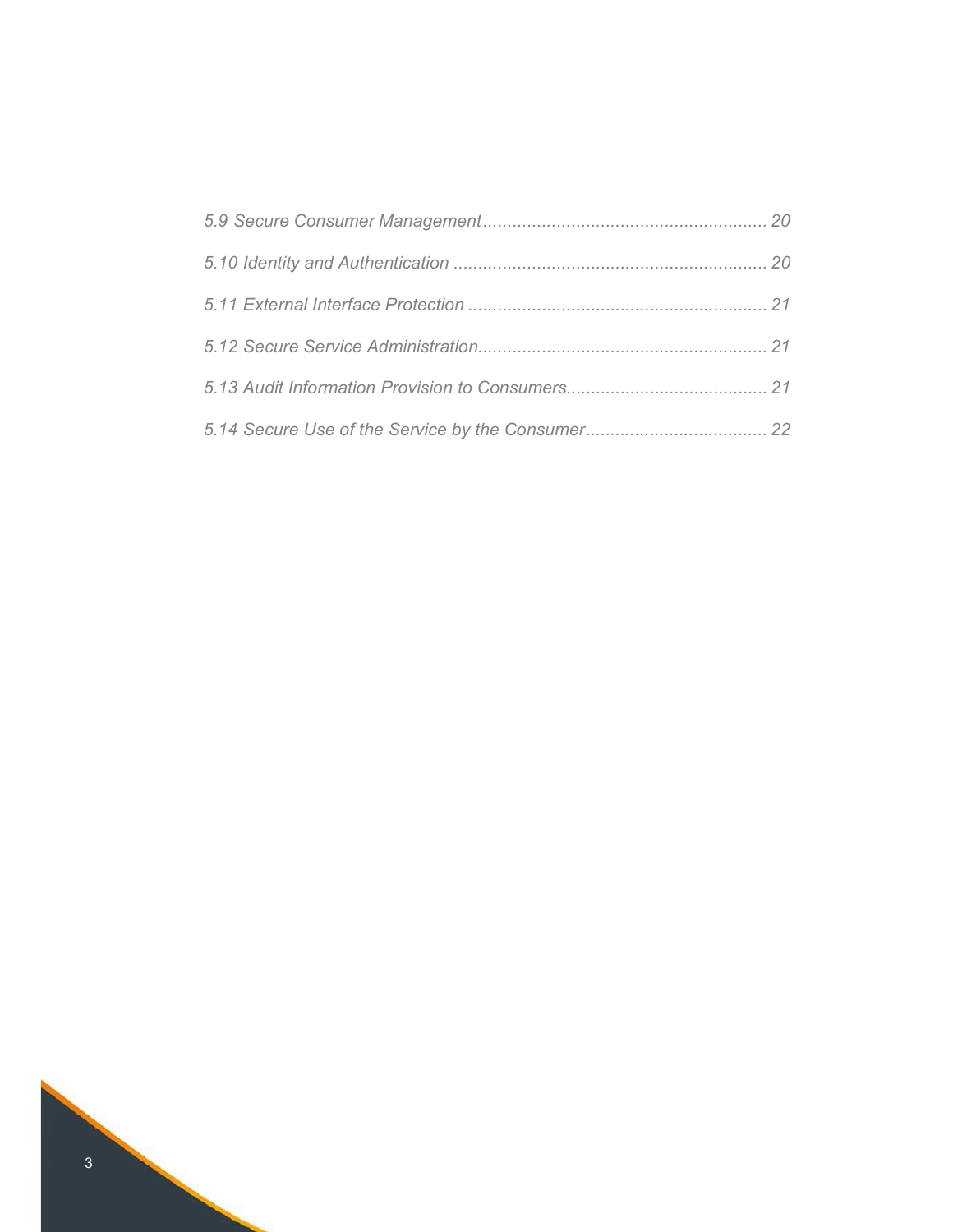# 1 Executive Summary

# 1.1 Cloud Security

Organisations across the public and private sectors are realising the cost benefits, flexibility and agility that cloud computing provides. With the rapid growth and choice of cloud service vendors it is sometimes difficult to assess which ones to trust with your sensitive business information.

To solve this problem, and to make the adoption and use of cloud services easier, the UK Government's National Cyber Security Centre (NCSC) has set out 14 Cloud Security Principles that can be used to assess the suitability of cloud services.

This document explains, for each of these cloud security principles, the processes and security controls Kahootz has in place so that you can have total confidence in our cloud collaboration service.

# 1.2 The need for independent audit

Any security or business continuity statement made by a cloud vendor should be independently verified by a trusted and accredited third party. A key part of our evidence base is that:

- Our ISO 27001 processes are inspected on an annual basis by an auditor from a UKAS accredited organisation.
- The Kahootz service goes through an annual IT Health Check by a CHECK accredited testing partner.
- Cyber security within our organisation is regularly tested via the Cyber Essentials Plus scheme, to prevent Internet-originated attacks against our IT systems.
- The service availability and uptime is continuously monitored by an independent thirdparty service and published in the public domain.



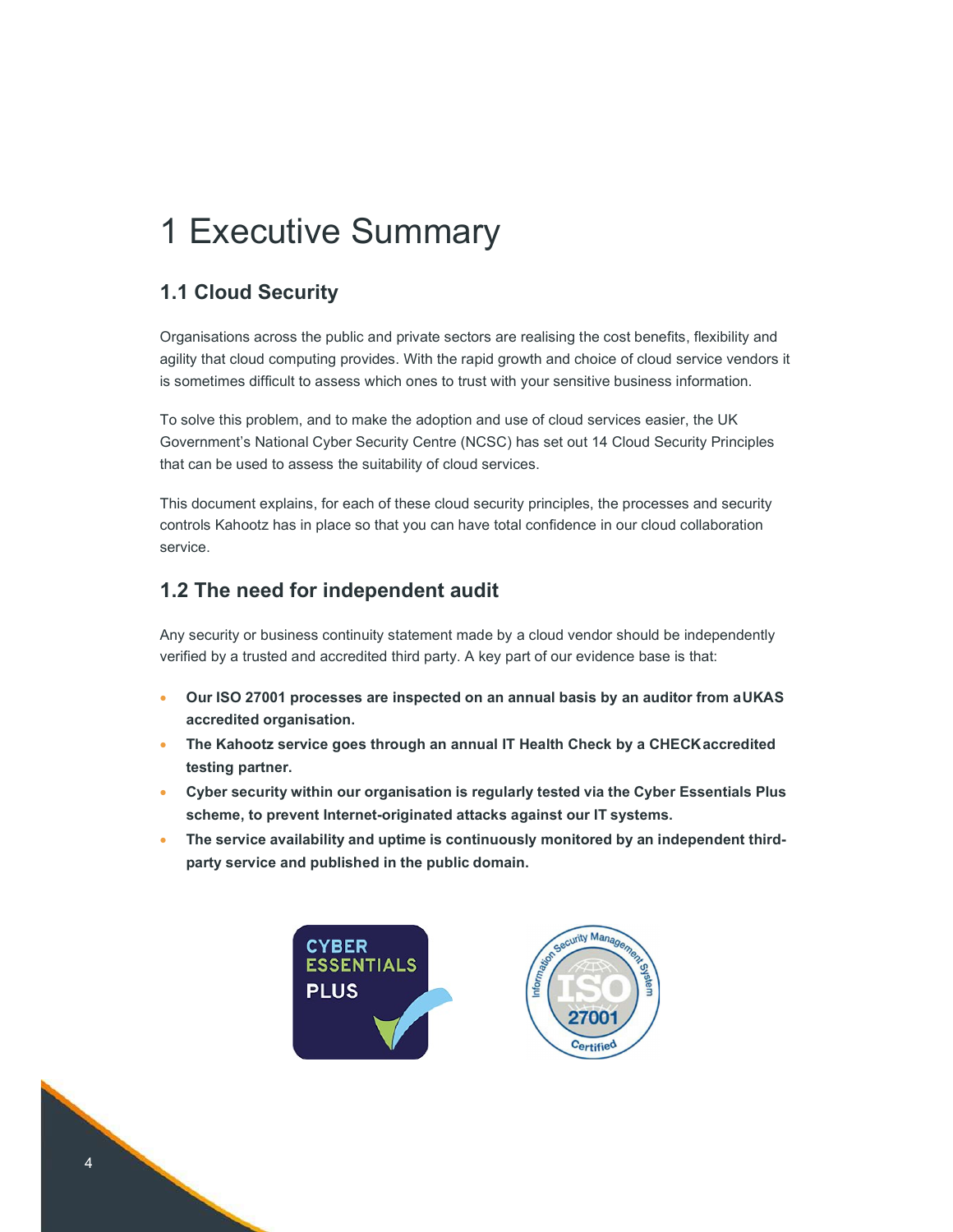# 1.3 Kahootz - Trusted by Government

Every organisation should perform their own audit before entrusting a cloud service provider with confidential or sensitive information.

It's reassuring that our security controls have already been assessed, and deemed acceptable, for storing and sharing OFFICIAL (including OFFICIAL-SENSITIVE) information, by many security conscious UK public sector organisations such as:

- **•** Ministry of Defence
- NHS England
- Department of Health
- **•** Land Registry
- Parliament
- Legal Aid Agency
- National Offender Management Service
- **•** Home Office
- Government Security Secretariat
- Cabinet Office
- NHS Digital
- **•** Ministry of Justice
- **•** Fire & Rescue Service
- Civil Service Learning
- High Speed 2 Ltd
- Criminal Justice System
- Youth Justice Board
- Crown Commercial Service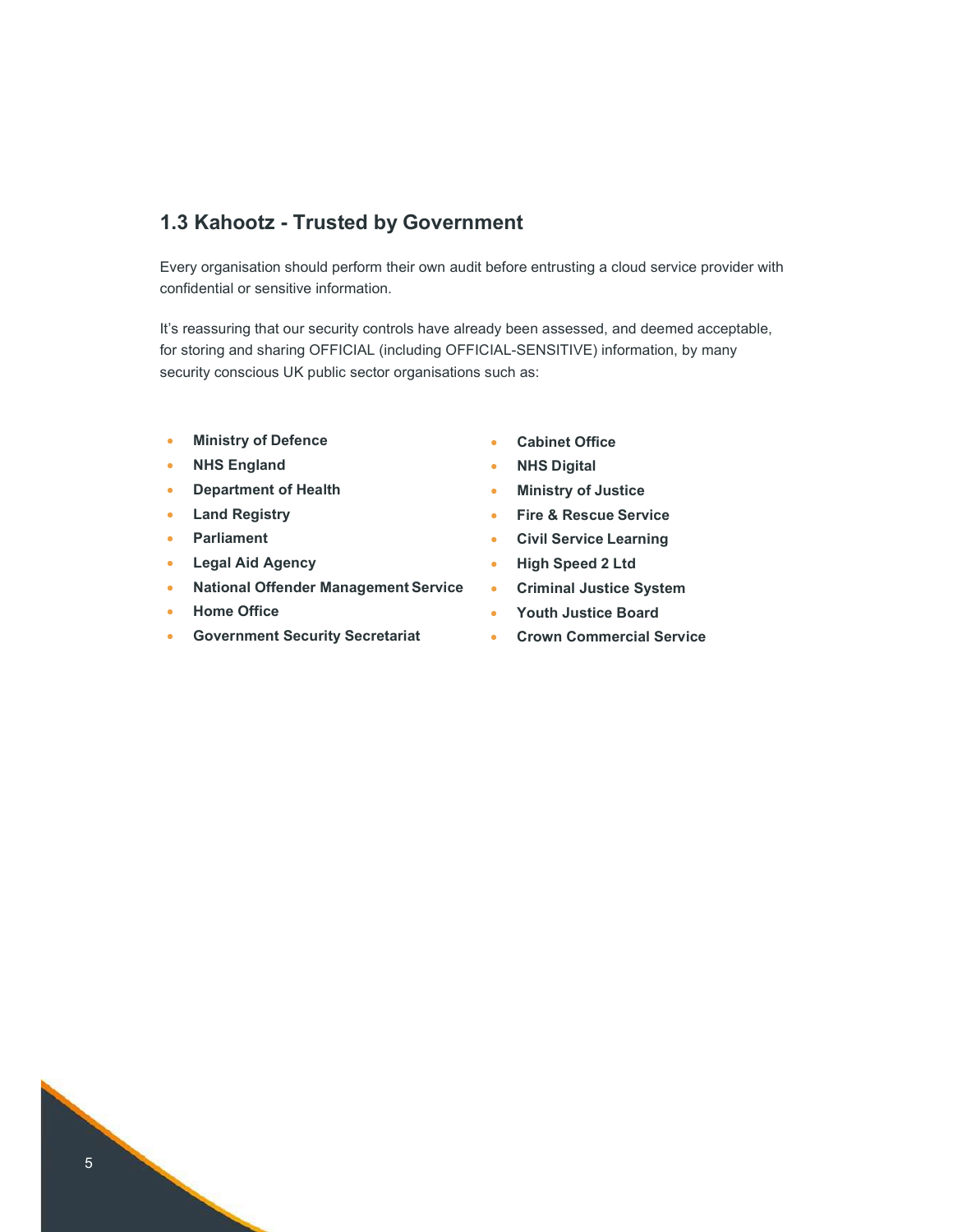# 2 Background

In April 2014, the Government Security Classifications Policy changed the way that the public sector classifies and protects its information assets.

There are now just three levels of security classification: OFFICIAL, SECRET and TOP SECRET. OFFICIAL replaces everything up to and including information that was previously marked as RESTRICTED, and that includes the vast majority – about 90% - of all information related to public sector day-today business activities.

OFFICIAL information does not need to be marked, aggregation does not automatically trigger an increase in protective marking, and it can include personal data.

With this change came recognition from CESG (now part of the National Cyber Security Centre) that business impact levels - such as IL2 and IL3 - were not an appropriate way to measure software security – and there is now clear mandate that previous business impact levels must not be used for that purpose.

According to the Cabinet Office: "OFFICIAL information can be managed with good commercial solutions that mitigate the risks faced by any large corporate organisation."

That's a pragmatic choice for modern government! It's recognition that, for most Government information, the security requirements are equivalent to a private sector enterprise.

How do you know when a commercial solution is a good commercial solution and is sufficiently secure and well-managed to hold OFFICIAL and confidential business information?

To help with this, the NCSC list 14 "essential security principles to consider when evaluating cloud services"<sup>1</sup> .

Between them they cover all the security issues related to service provision. Supporting each principle is a set of guidance explaining what it means, why it is required, and a set of possible implementation approaches.

<sup>1</sup> 1 https://www.ncsc.gov.uk/guidance/implementing-cloud-security-principles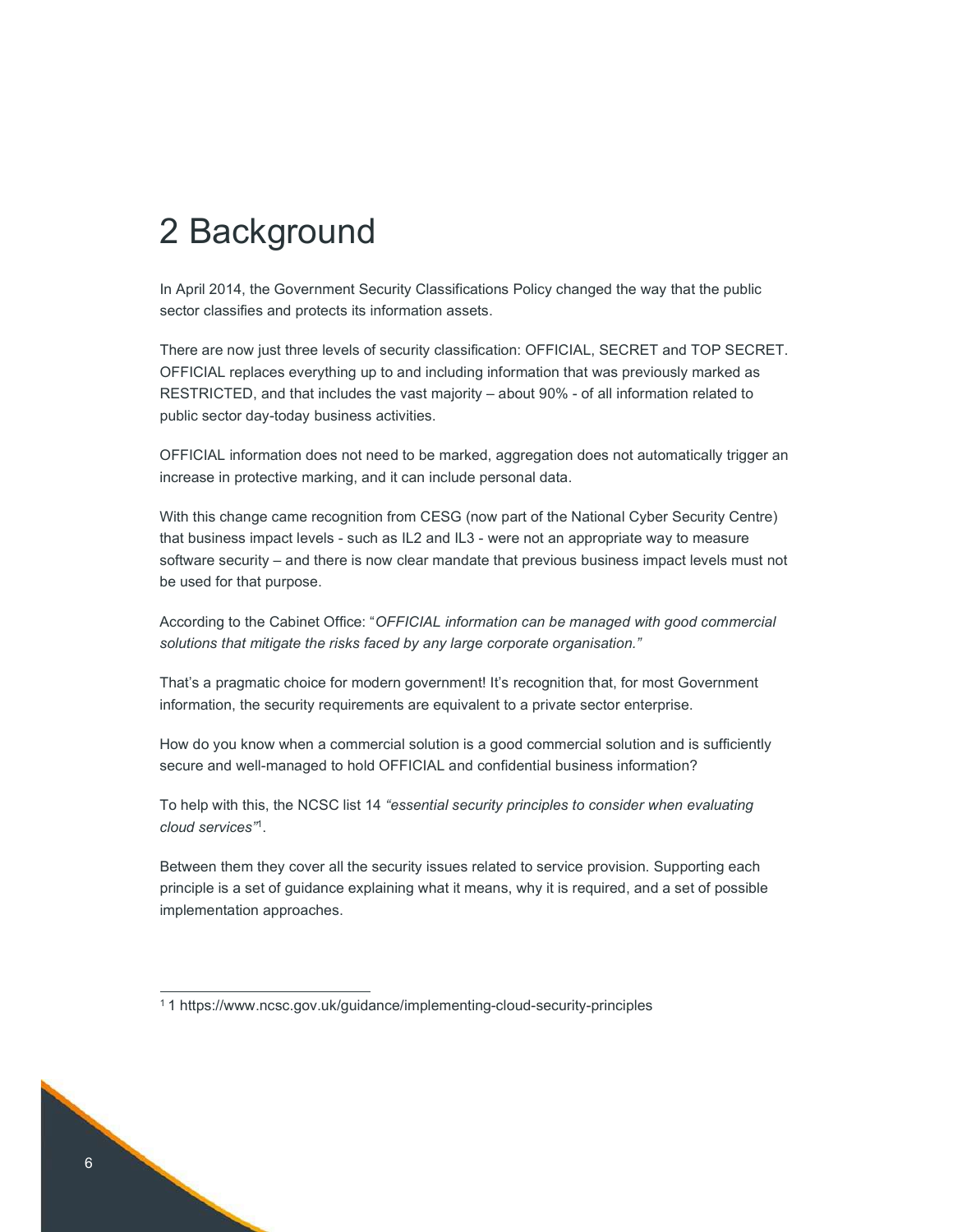These security changes are reflected in supplier Service Descriptions available via the G-Cloud Digital Marketplace<sup>2</sup>. From G-Cloud 6 onwards suppliers have been required to answer approximately 80 detailed security questions that highlight each supplier's implementation approach for each security principle, and the evidence they have to demonstrate that the approach is effective.

The sections that follow explain in detail the security controls behind Kahootz and specifically how we support the UK Government's 14 cloud security principles.

<sup>2</sup> https://www.digitalmarketplace.service.gov.uk/

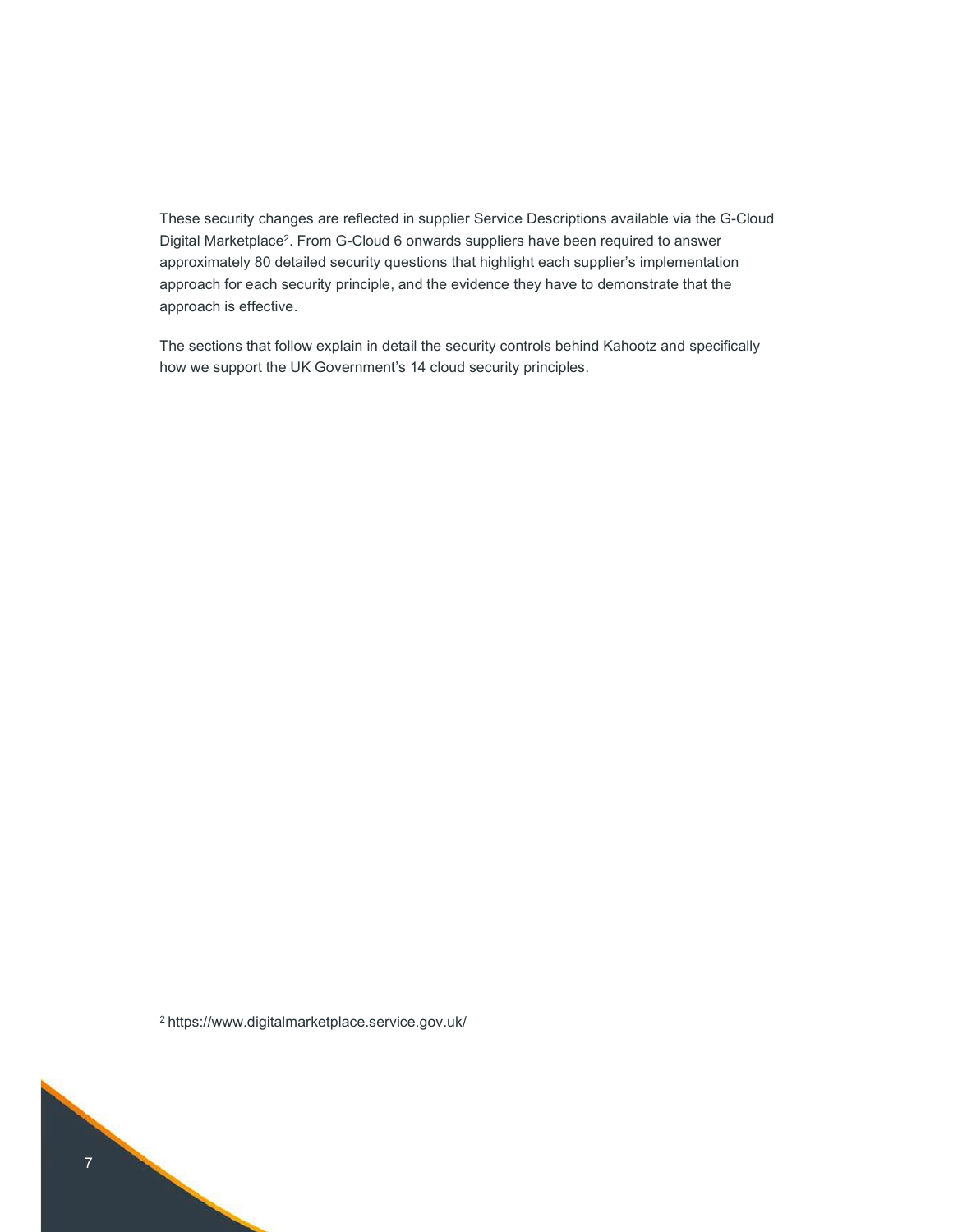# 3 Overriding Principles

Kahootz has been supplying cloud services to the UK Government since 2002 and we are absolutely committed to keeping your data secure and providing a well-supported, highly available service.

We were one of the first services to gain Pan-Government IL2 Accreditation for cloud collaboration, in March 2013, and Kahootz was successfully re-accredited in March 2014.

Kahootz offers a robust and evidenced implementation for each of the 14 cloud security principles.

The most important evidence that Kahootz offers this is through our independent annual ISO27001 certification, IT Health Check and Cyber Essentials Plus certification.

# 3.1 ISO27001 Certification

Kahootz has been certified to ISO27001 since December 2012. We have been audited annually since then and have an excellent record which includes zero failures, zero recommendations and zero observations.

Importantly, the scope of the Kahootz ISO27001 certification was agreed with a CESG Pan-Government Accreditor as part of our original IL2 Accreditation. It is:

The development, delivery and maintenance of collaboration and consultation software solutions. This includes the operation and support of Kahootz, information assets such as client data and all physical assets. This is in accordance with the Statement of Applicability Issue 1.0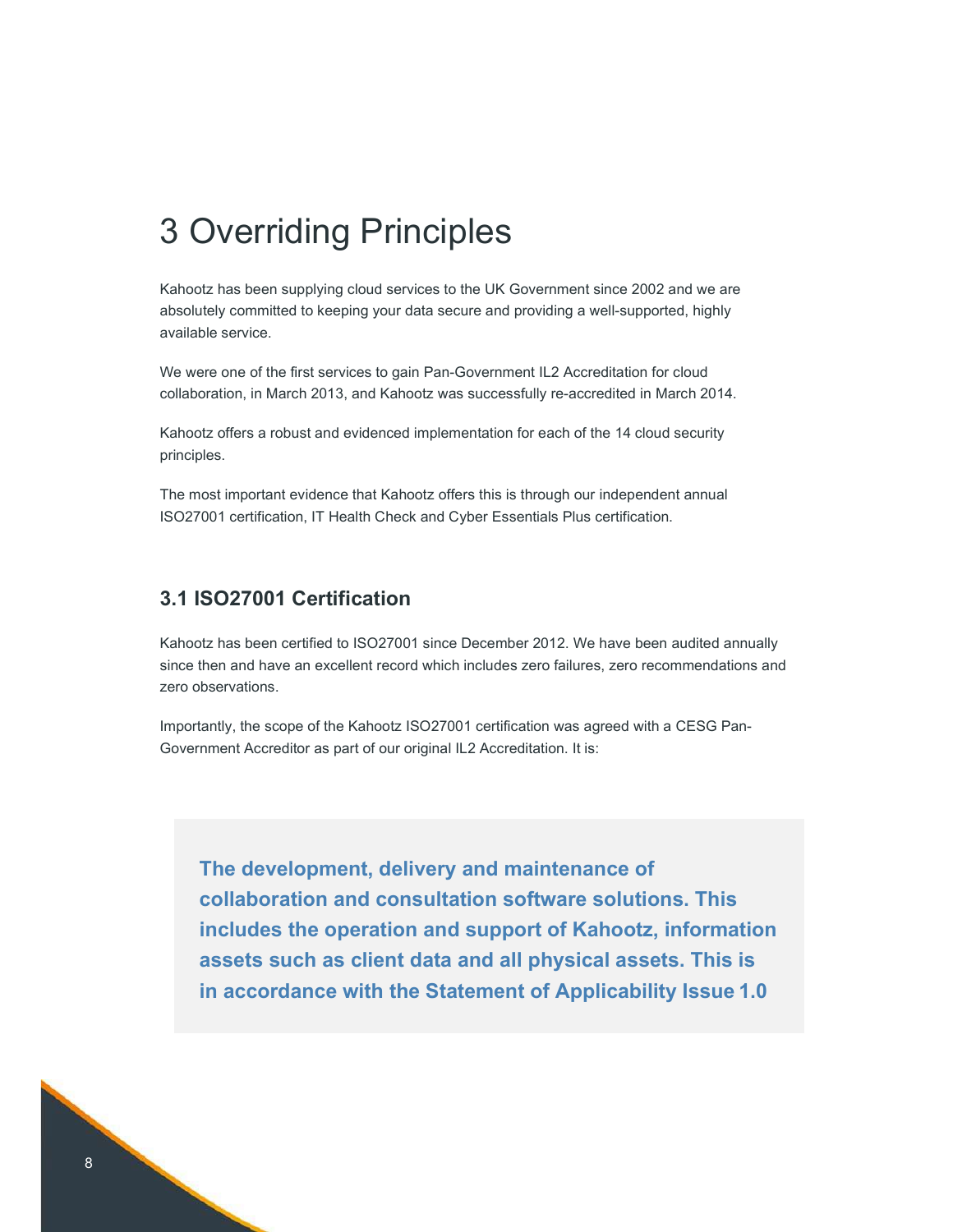One aspect of ISO27001 is to identify an organisation's assets and to assess the importance of these by giving them a score for confidentiality, integrity and availability.

The Kahootz service itself and the data we hold on behalf of our clients are afforded the highest possible scores. As such, the service dominates our well-documented security framework.

# 3.2 IT Health Check

Kahootz undertakes an annual IT Health Check (ITHC) by a CHECK accredited testing partner. This is an exhaustive and rigorous test, undertaken by security experts, to ensure that the service is secure against a determined hacker. It demonstrates that:

- The service is protected against known attacks such as Cross Site Scripting (XSS), Cross Site Request Forgery (XSRF), Offsite redirection, Click-jacking and SQL Injection.
- The user authentication and session management are secure.
- Client data is secure and cannot be accessed by other clients' users, or by unauthenticated users.

# 3.3 Cyber Essentials Plus

Kahootz's cyber security credentials are assessed via the UK Government approved Cyber Essentials Plus scheme.

This involves an independent third party assessing whether the procedures that we have in place to prevent Internet-originated attacks against our IT systems are sufficient.

The Cyber Essentials Plus test focuses on five key security controls: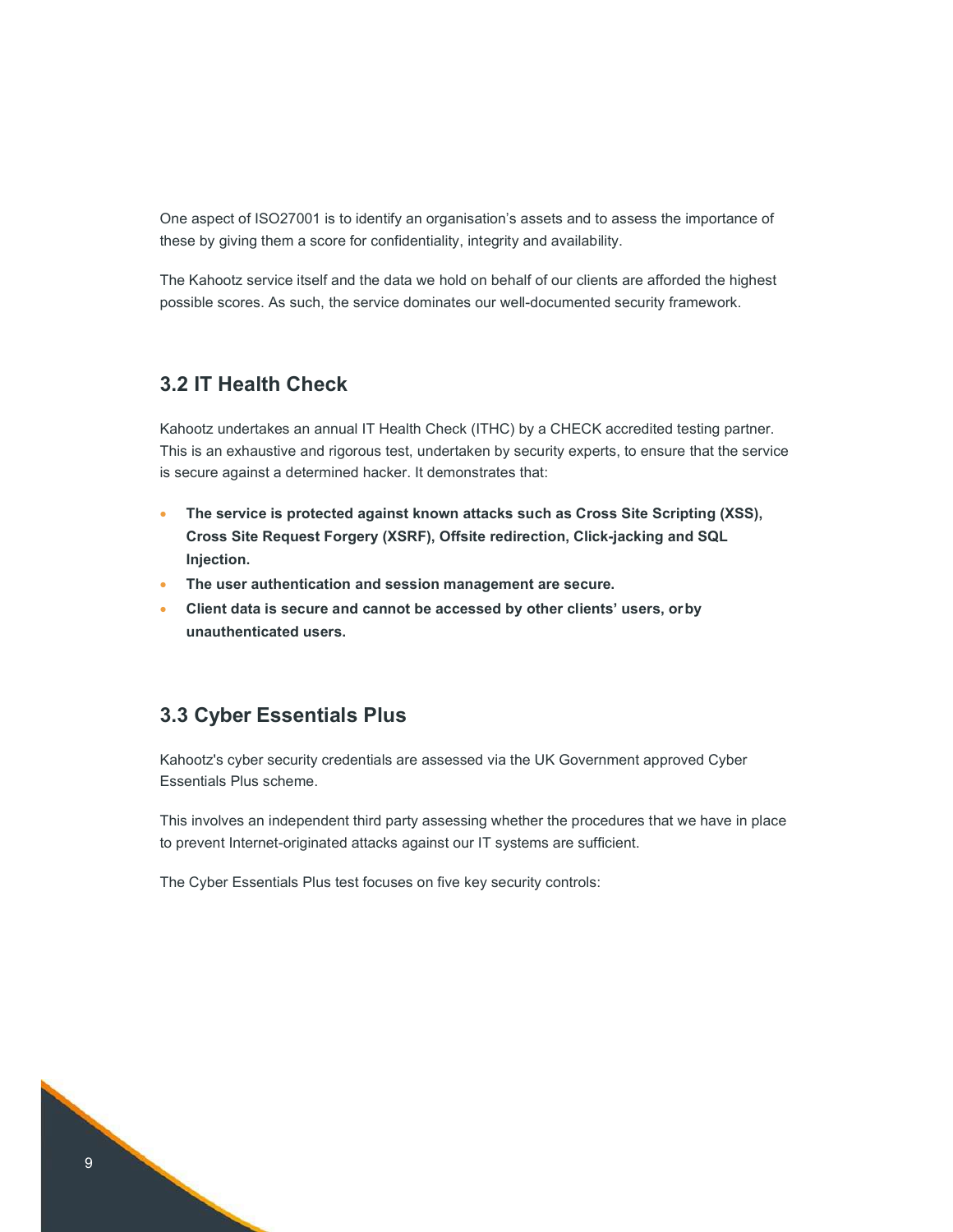- Boundary firewalls and internet gateways Ensuring that devices are set up to prevent unauthorised access to or from private networks.
- Secure configuration Ensuring that systems are configured in the most secure way for the needs of the organisation.
- Access control Ensuring only those who should have access to systems to have access and at the appropriate level.
- Malware protection Ensuring that virus and malware protection is installed and up to date.
- Patch management Ensuring that the latest supported versions of applications are used and all the necessary patches supplied by the vendor have been applied.

# 3.4. Additional Documentation

The Kahootz Risk Management Accreditation Document Set (RMADS), and Residual Risk Register are available under a non-disclosure agreement.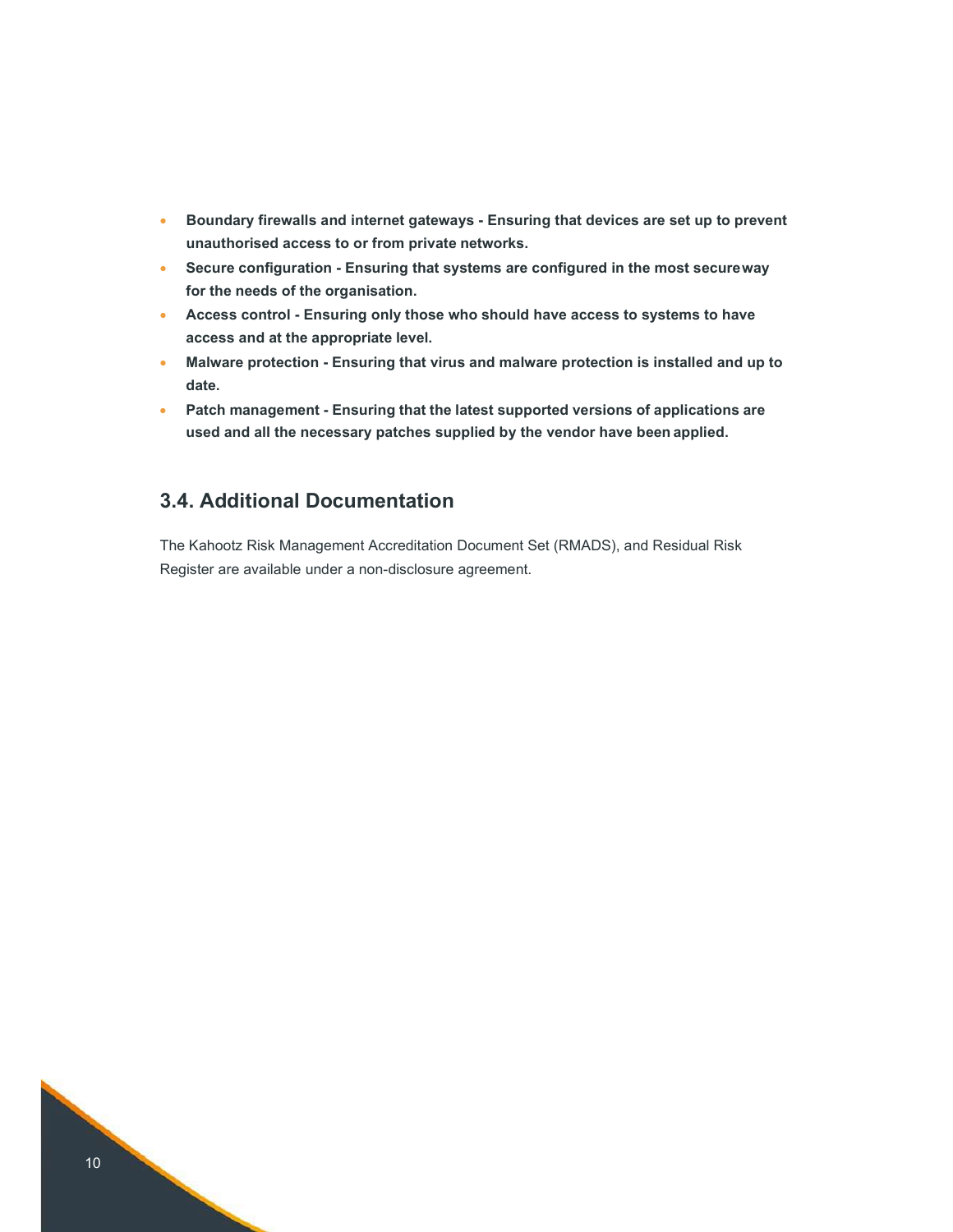# 4 The 14 Cloud Security Principles

The table below shows a summary of the cloud security principles:

| 1.               | Data in transit protection      | Consumer data transiting networks should be adequately<br>protected against tampering and eavesdropping via a<br>combination of network protection and encryption.                        |
|------------------|---------------------------------|-------------------------------------------------------------------------------------------------------------------------------------------------------------------------------------------|
| 2.               | Asset protection and resilience | Consumer data, and the assets storing or processing it,<br>should be protected against physical tampering, loss,<br>damage or seizure.                                                    |
| 3.               | Separation between consumers    | Separation should exist between different consumers of<br>the service to prevent one malicious or compromised<br>consumer from affecting the service or data of another.                  |
| $\overline{4}$ . | Governance framework            | The service provider should have a security governance<br>framework that coordinates and directs their overall<br>approach to the management of the service and<br>information within it. |
| 5.               | Operational security            | The service provider should have processes and<br>procedures in place to ensure the operational security of<br>the service.                                                               |
| 6.               | Personnel security              | Service provider staff should be subject to personnel<br>security screening and security education for their role.                                                                        |
| 7.               | Secure development              | Services should be designed and developed to identify and<br>mitigate threats to their security.                                                                                          |
| 8.               | Supply chain security           | The service provider should ensure that its supply chain<br>satisfactorily supports all of the security principles that the<br>service claims to implement.                               |

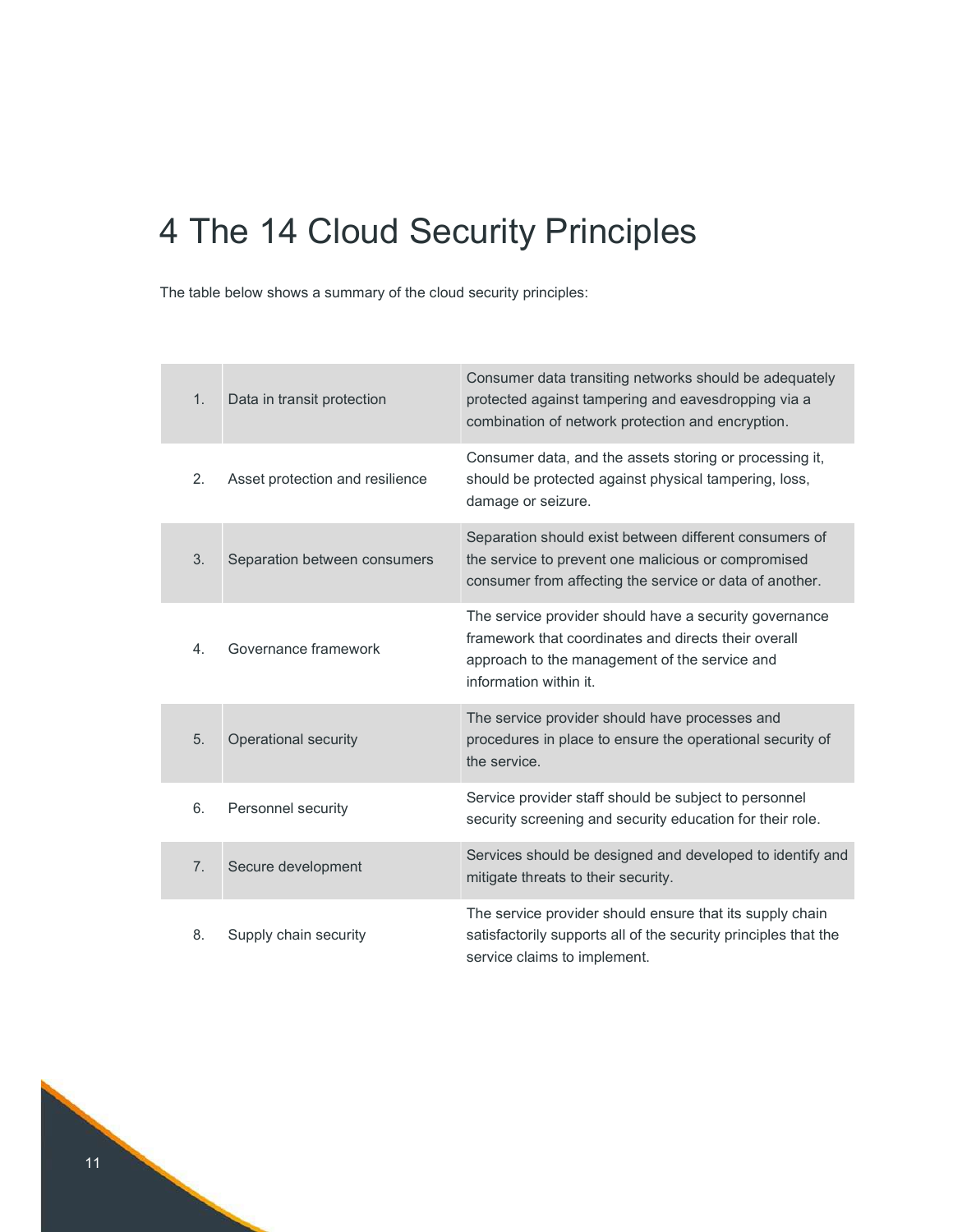| 9.              | Secure consumer management                   | Consumers should be provided with the tools required to<br>help them securely manage their service.                                                                                                   |
|-----------------|----------------------------------------------|-------------------------------------------------------------------------------------------------------------------------------------------------------------------------------------------------------|
| 10.             | Identity and authentication                  | Access to all service interfaces (for consumers and<br>providers) should be constrained to authenticated and<br>authorised individuals.                                                               |
| 11.             | External interface protection                | All external or less trusted interfaces of the service should<br>be identified and have appropriate protections to defend<br>against attacks through them.                                            |
| 12 <sup>2</sup> | Secure service administration                | The methods used by the service's administrators to<br>manage the operational service should be designed to<br>mitigate any risk of exploitation that could undermine the<br>security of the service. |
| 13.             | Audit information provision to<br>consumers  | Consumers should be provided with the audit records they<br>need to monitor access to their service and the data held<br>within it.                                                                   |
| 14 <sub>1</sub> | Secure use of the service by the<br>consumer | Consumers have certain responsibilities when using a<br>cloud service in order for this use to remain secure, and for<br>their data to be adequately protected.                                       |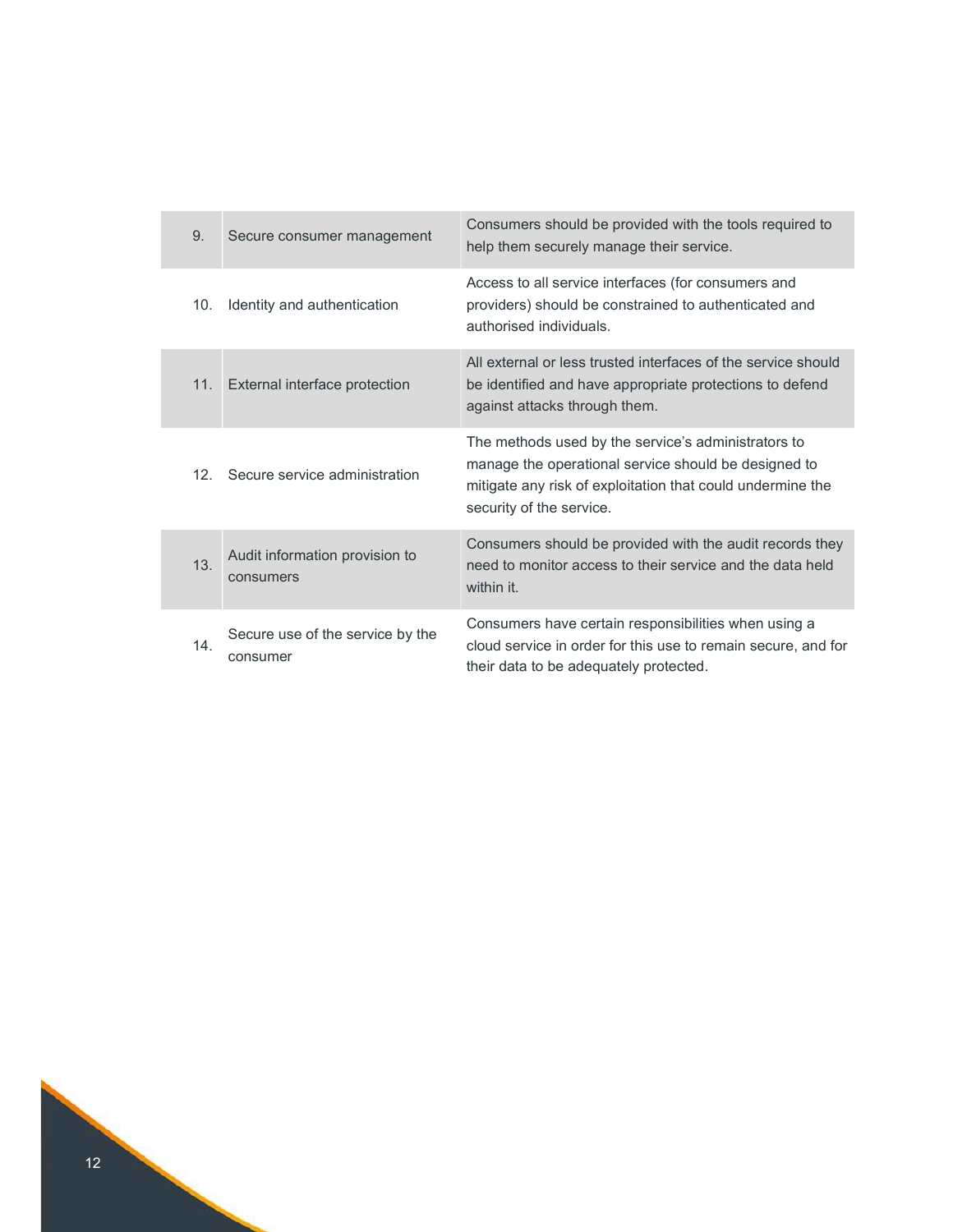# 5 How Kahootz meets the Principles

This section explains how Kahootz meets each of the cloud security principles.

## 5.1 Data in transit protection

All communication between user devices and Kahootz uses a HTTPS / SSL connection which ensures that information is secured using a 256-bit RSA encryption. The service uses a certificate signed by GlobalSign, which provides server authentication. The same level of encryption is used whatever end-user device is used – desktop, mobile or tablet.

Kahootz uses TLS 1.2 (or above) with Forward Secrecy when supported by the browser. Insecure SSL3 is not supported. These settings will work with standard browsers without any changes by the end user. We follow all general updates to protocol support and have protected against SSL attacks such as BEAST, HEARTBLEED and POODLE.

The same level of encryption is used in order to access the Kahootz service via the Kahootz API, (Application Programming Interface.)

If clients ask for a bulk data export, the data is provided according to our ISO27001 processes for secure data transfer.

# 5.2 Asset Protection and Resilience

#### 5.2.1 Legislation

Kahootz is wholly hosted, managed and supported in the UK. It is provided by a UK company, under UK legislation, which is protected by EU data laws and therefore exempt from the US Patriot Act.

Kahootz is registered under the UK Data Protection Act (registration reference: Z8289153). Kahootz maintains a strong privacy policy to protect customer data. Data within the service remains the property of our customers and we do not use your data or share it with any third parties.

We are fully committed to helping our clients to meet their FOI and GDPR obligations.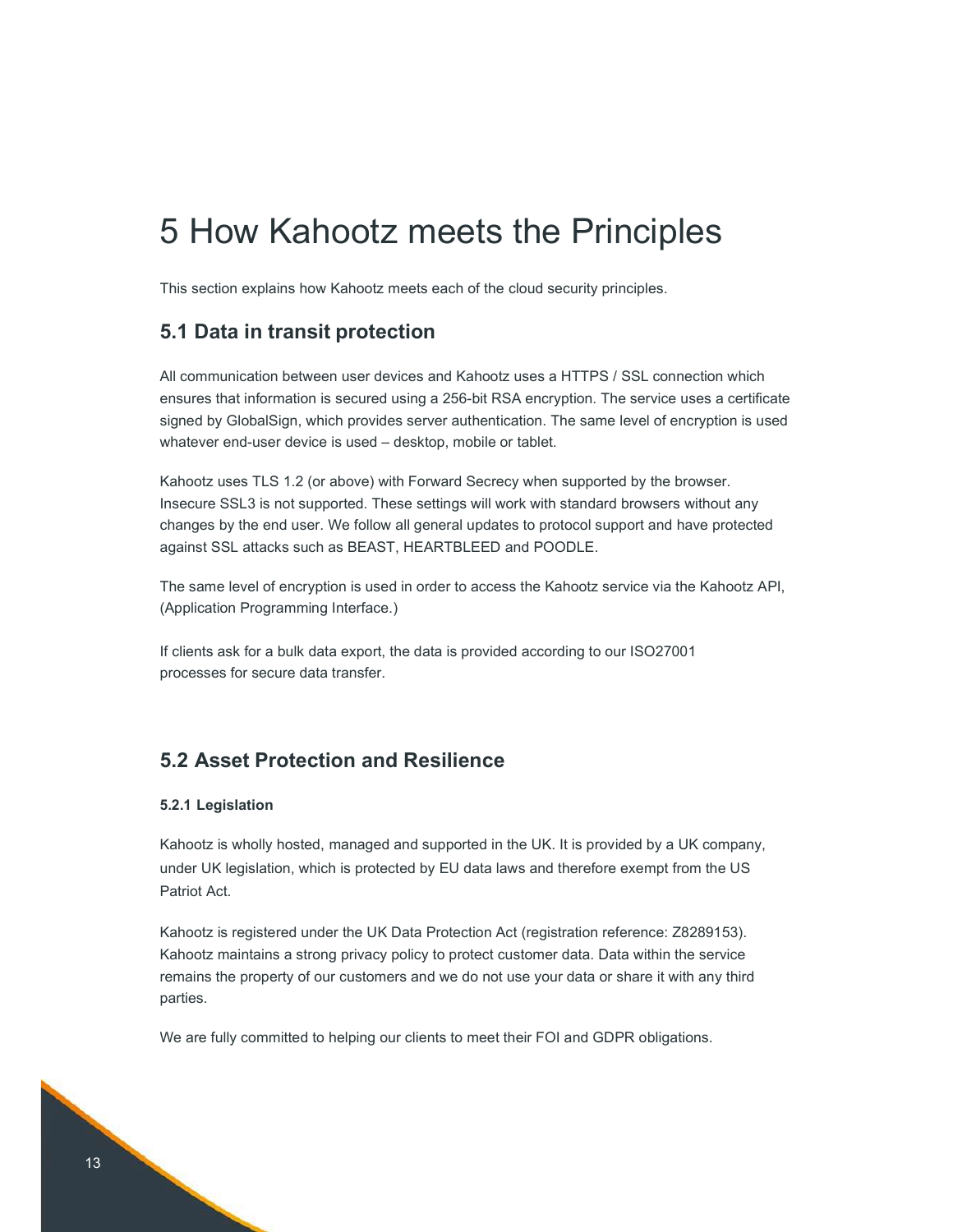#### 5.2.2 Data Centre Security

Kahootz uses modern and purpose-built Tier 3/4 data centres. Our hosting partner provides the world-class infrastructure necessary to keep our service up and running, uninterrupted around the clock.

Physical access to data centres is controlled by an Electronic Access Control System (EACS). All internal and external doors are linked to the EACS, which uses a zoned system to delineate between access rights to various areas. The EACS logs activity on the system. Appropriate alarm systems and perimeter fencing are in place to deter and detect unauthorised entry.

Appropriate CCTV monitoring is present at all sites with footage retained for at least 90 days. It is also secured with internal and external PIR intruder detection systems.

Physical security and visitor access to all data centres is controlled by an ISO27001, PCI-DSS and HMG Baseline Control Set compliant policy. All visitor access to site must be pre-approved by the security team. Visitors must provide government issued ID on arrival and are escorted at all times. Visitor access to the data halls is strictly forbidden.

#### 5.2.3 Data Sanitisation and Equipment Disposal

We will commence data removal one month after your license to use Kahootz expires or earlier upon your request. When this happens, all the data we hold for a consumer will be permanently deleted. Data is removed from the live service within two days of being requested and can take one additional month to be removed from backup services.

The Kahootz ITHC specifically tests that data from expired Kahootz accounts cannot be accessed.

When equipment reaches end-of-life, it is securely erased and disposed of according to the data centre's ISO27001 processes.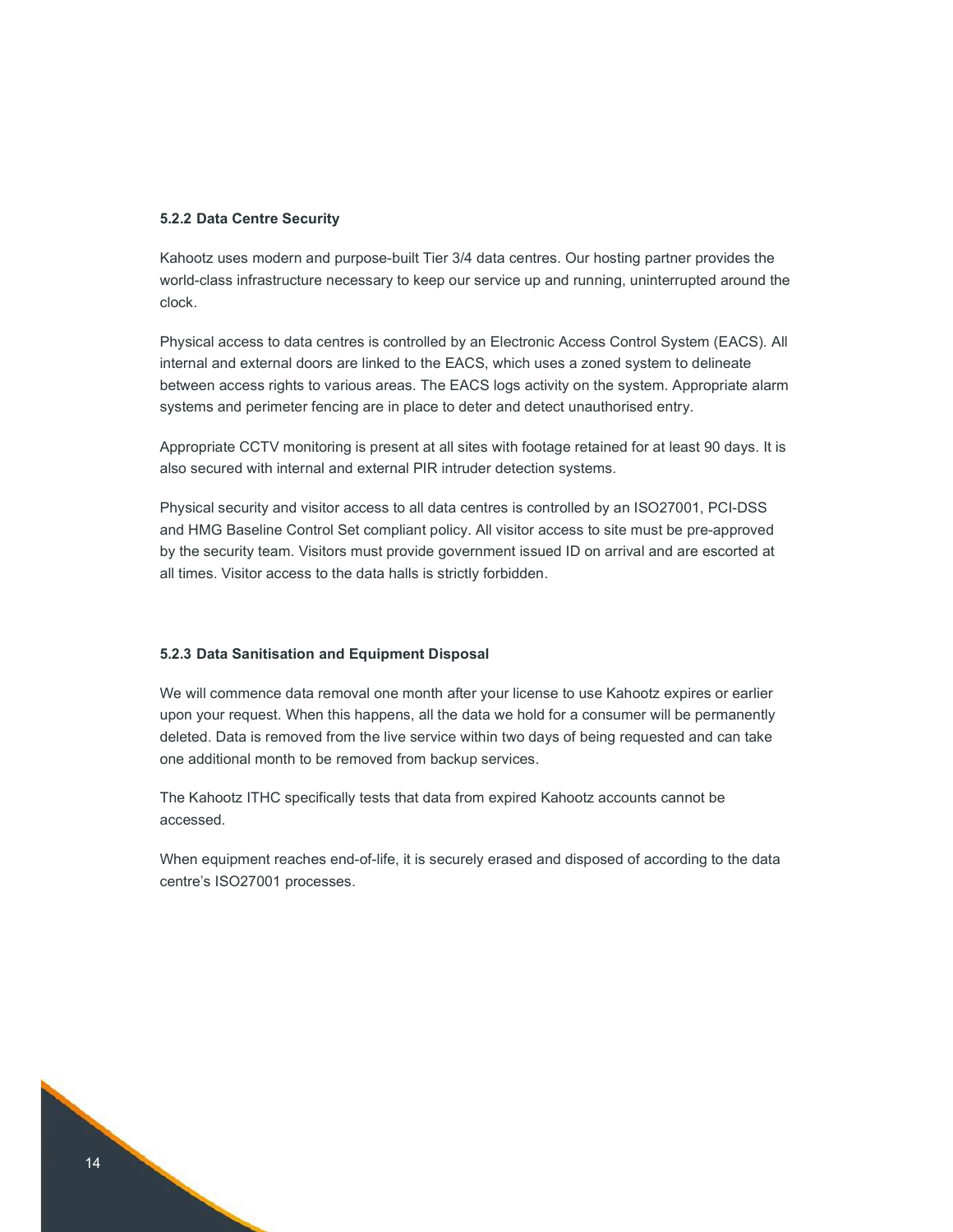#### 5.2.4 Encryption at Rest

Client data is encrypted and stored on dedicated servers that are under the exclusive control of Kahootz technical staff.

All data is strongly encrypted at rest. Disks are encrypted with LUKSv2, using AES-XTS with a 512 bit keysize.

The decryption key is only held in memory, and must be entered manually each time a server is restarted. This means that data is secure against physical theft, and is automatically secure at end-of-life.

Kahootz never uses mobile or removable media to store client data.

#### 5.2.5 Service Availability

The service level agreement for Kahootz is as follows:

- The minimum availability for the service is 99.95% per month.
- The minimum performance is for the server to process 99% of page requests (excluding bulk operations and reports) within 0.75 seconds.
- The minimum availability excludes up to 6 hours per quarter annum of scheduled downtime (between 10pm and 6am on weekdays or between 7pm and 6am on weekends).

To demonstrate that we meet our SLA, we use an independent 3rd party service (Pingdom) to monitor the site and create a public record of availability.<sup>3</sup>

#### 5.2.6 Ensuring Availability

The Kahootz service is provided by a number of independent application servers and uses a load balancer to ensure that the service is not affected by the failure of a single server.

Data within Kahootz is replicated in near real-time to hot standby servers, which can take over in the event of any problem. The Support Team has secure access to the service in order to provide 24/7/365 infrastructure support.

<sup>3</sup> http://stats.pingdom.com/3as4us3d6yr7/674246/history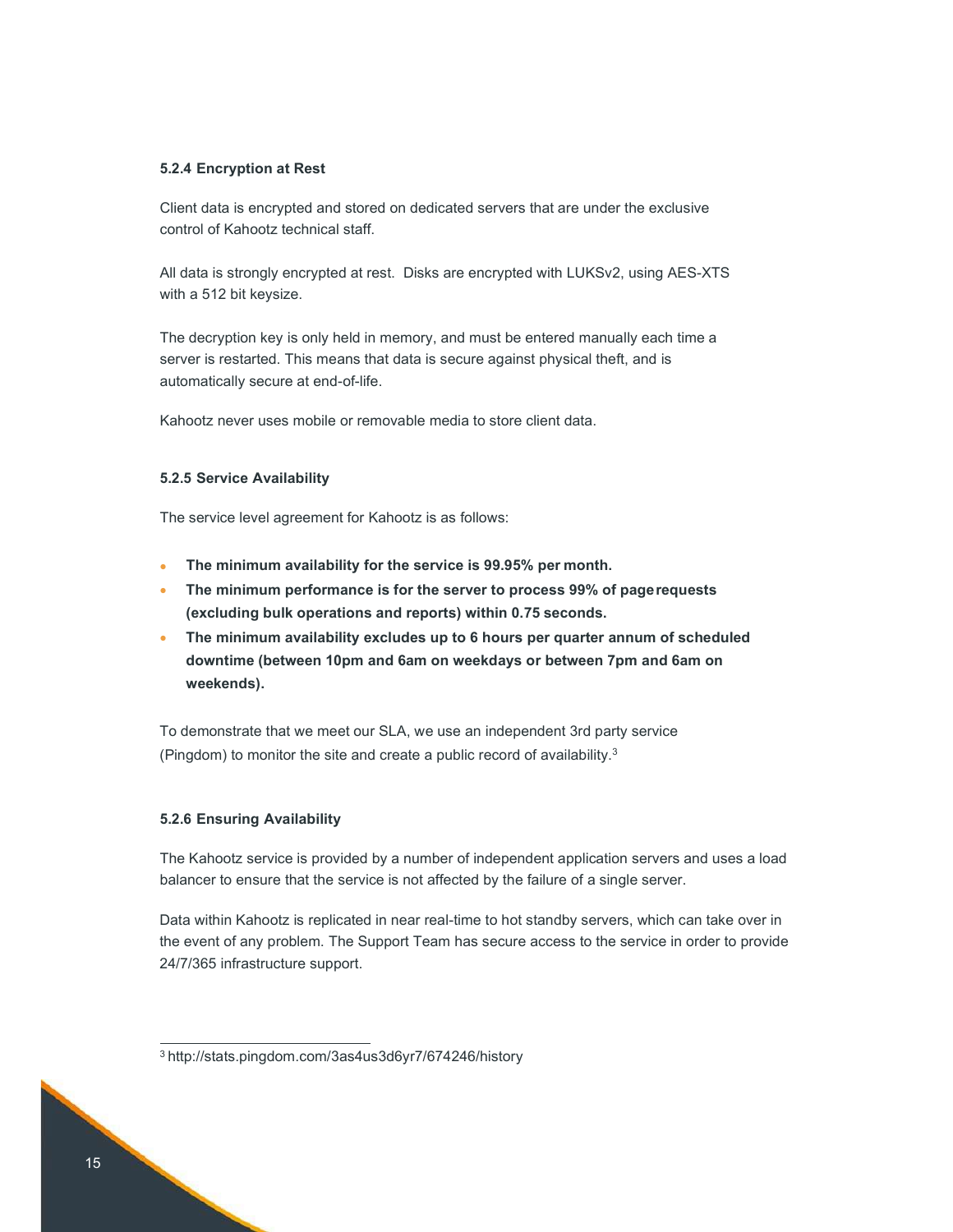The Kahootz data centres have at least two entirely geographically diverse network connections and significant network capacity overhead is maintained. The cooling systems, UPS and generator backup are all at least N+1 resilient.

Traffic volume and network flow are monitored to enable an appropriate response to disruptive events such as Denial of Service (DoS) and Distributed Denial of Service (DDoS) attacks.

#### 5.2.7 Backup

To minimize any interruption due to hardware failure or any other disaster, data within the service is backed up as follows:

- Near real-time replication of the database and file store to secondary servers.
- Hourly backup of the database.
- Daily backup of the configuration, database and file store to online storage, stored for up to a month.
- Daily encrypted backup of the configuration, database and file store to a separate remote backup server.

#### 5.2.8 Ensuring Availability

Kahootz operates a comprehensive disaster recovery program.

This is tested annually as part of our ISO27001 certification.

### 5.3 Separation Between Consumers

Kahootz operates as a multi-tenanted Software-as-a-Service within the Public Cloud. The service is shared by a number of different consumers, in the Public and Private sector.

Our ITHC specifically tests that consumers' data is protected from access by other consumers of the service.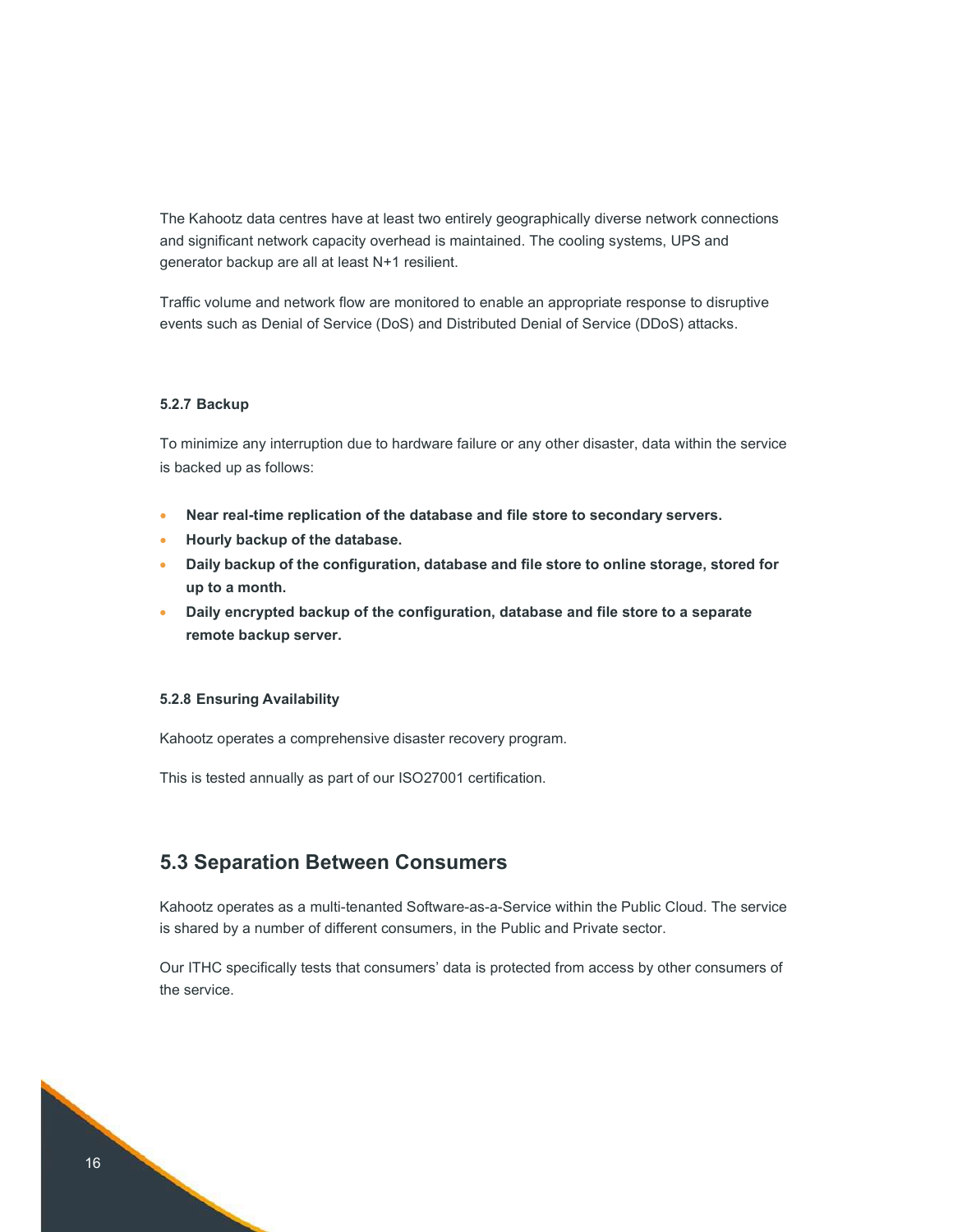At the network level, the Kahootz servers operate within their own private network, protected by a firewall.

At the compute level, Kahootz uses a mixture of dedicated servers and virtual servers.

The virtual servers use the industry standard XEN platform.

At the application level, separation of consumers is ensured by software architecture and design. The Kahootz Admin Application allows authorised users to manage just their own users and data.

# 5.4 Governance Framework

Kahootz is wholly hosted, managed and supported in the UK. It is provided by a UK company, under UK legislation, which is protected by EU data laws and therefore exempt from the US Patriot Act.

Kahootz is registered under the UK Data Protection Act (registration reference: Z8289153). Kahootz maintains a strong privacy policy to protect customer data.

Data within the service remains the property of our customers and we do not use your data or share it with anyone else.

# 5.5 Operational Security

Our ISO27001 framework is modelled on the concept of 'continuous improvement' and contains a comprehensive set of policies and procedures to effectively manage security.

#### 5.5.1 Incident Management

Our ISO27001 compliance ensures we have a documented process for incident reporting and management.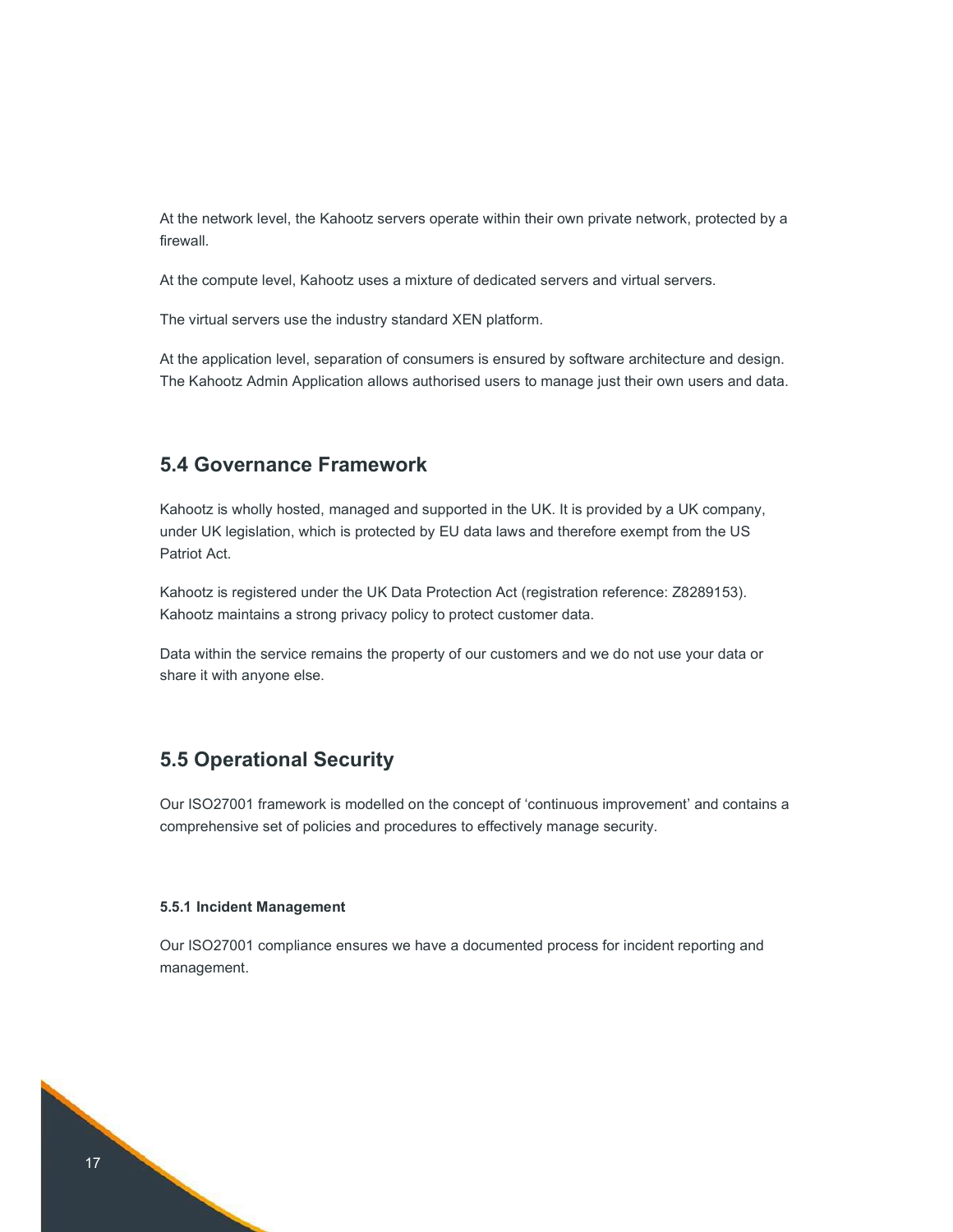All incidents are assigned an owner who is responsible for tracking the incident through to resolution. For each incident, in addition to corrective actions, we identify preventative actions to ensure that the incident does not happen again. The same process is used to track potential vulnerabilities in the service.

Incidents are reported to GovCert if appropriate. Consumers and other parties can report security incidents using the Kahootz support desk or by telephone.

Security incidents are regarded as a Priority 1 request and will be acknowledged within 1 hour and we aim to mitigate any security problem within 4 hours.

#### 5.5.2 Configuration and Change Management

Our ISO27001 compliance requires that we have a documented process for configuration and change management.

All major changes are well-documented, risk-assessed and managed from inception to completion.

# 5.6 Personnel Security

All Kahootz staff are security screened to the BS7858 standard.

This is a detailed background check that includes:

- 5-year employment verification
- Criminality Check
- ID Verification
- Right to Work Assistance
- Character reference checks
- 6 Year Credit Search, County Court Judgment Search, Insolvency Search, Bankruptcy Search, Voters' Roll Check, Aliases Check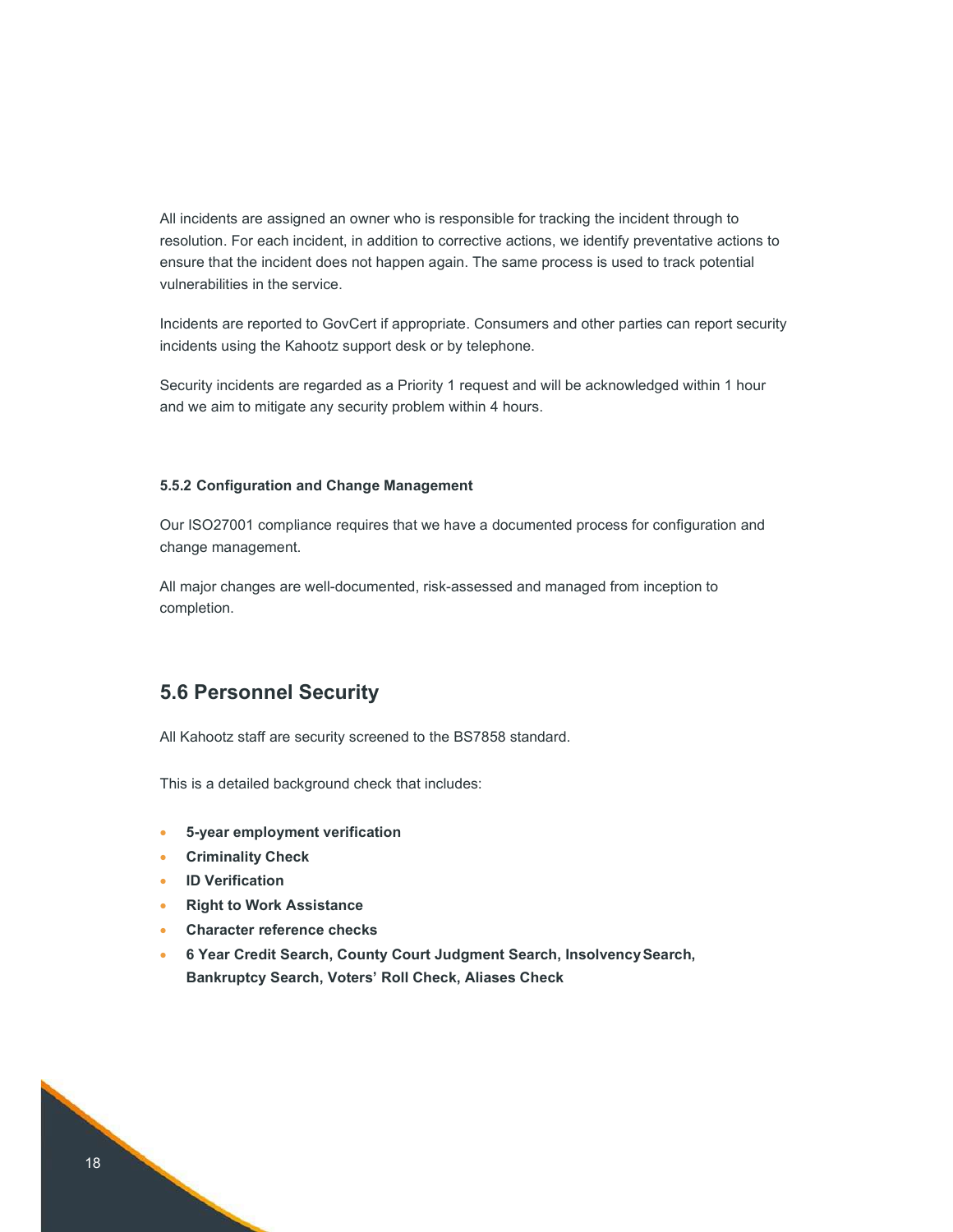Access to consumer data by Kahootz staff is only provided to key support personnel on a needto-know basis and all such access is audited.

Within our ISO27001 procedures, all new staff are trained in security, and all staff are given regular refresher training.

# 5.7 Secure Development

The Kahootz software is designed and developed in line with software industry best practice.

Each software release is comprehensively tested using a mixture of automated and manual tests until it meets our standards.

New and evolving threats are regularly reviewed and appropriate actions taken.

Configuration management is used to ensure the integrity of the service through development, testing and deployment.

# 5.8 Supply Chain Security

We have a detailed set of IS27001 procedures to ensure that our supply chain is secure and wellmanaged. These include:

- A comprehensive appraisal of potential suppliers to ensure they can meet our security requirements.
- A regular review of key suppliers to monitor service levels and ensure that security procedures are being followed.
- A contractual requirement on suppliers to follow security procedures.

Where possible, we choose suppliers that are themselves ISO27001 and independently security accredited.

The data centre staff do not have any access whatsoever to the service or the data it contains.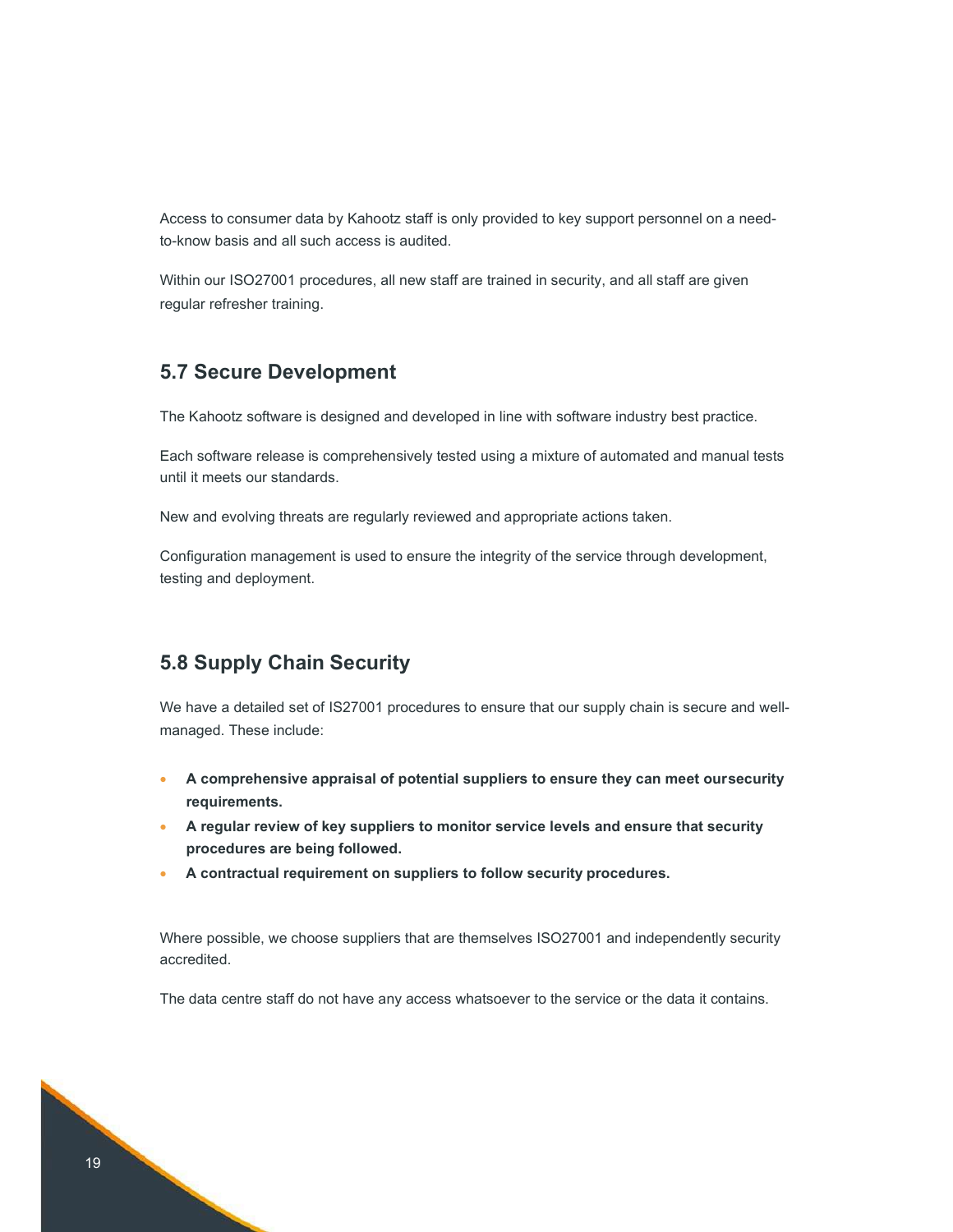In addition to our hosting partner, Kahootz uses the following software services:

- DeskPro Helpdesk and knowledgebase SaaS (manned by Kahootz staff)
- Pingdom Server monitoring SaaS

## 5.9 Secure Consumer Management

The management interface to Kahootz is only available to authorised Site Administrators.

Site Administrators can only view information and perform actions that affect their own service. The permissions provided to each Site Administrator are configurable. Users cannot elevate their own permissions.

The Kahootz support staff are only permitted to update a consumer's service – such as changing user permissions or providing access to data - when the support request is from an authenticated and authorized Site Administrator.

## 5.10 Identity and Authentication

#### 5.10.1 User Authentication

Each user has a unique username and password that must be entered each time they log on.

Passwords are totally under user control and are never sent by email. Passwords are stored in the database using one-way encryption so it is not possible to read a user's password – even for Kahootz administrators.

The service allows users to reset their own password using a secure-token 'forgot password' facility.

To manage user sessions, Kahootz uses a secure cookie – which does not contain the user's username or password.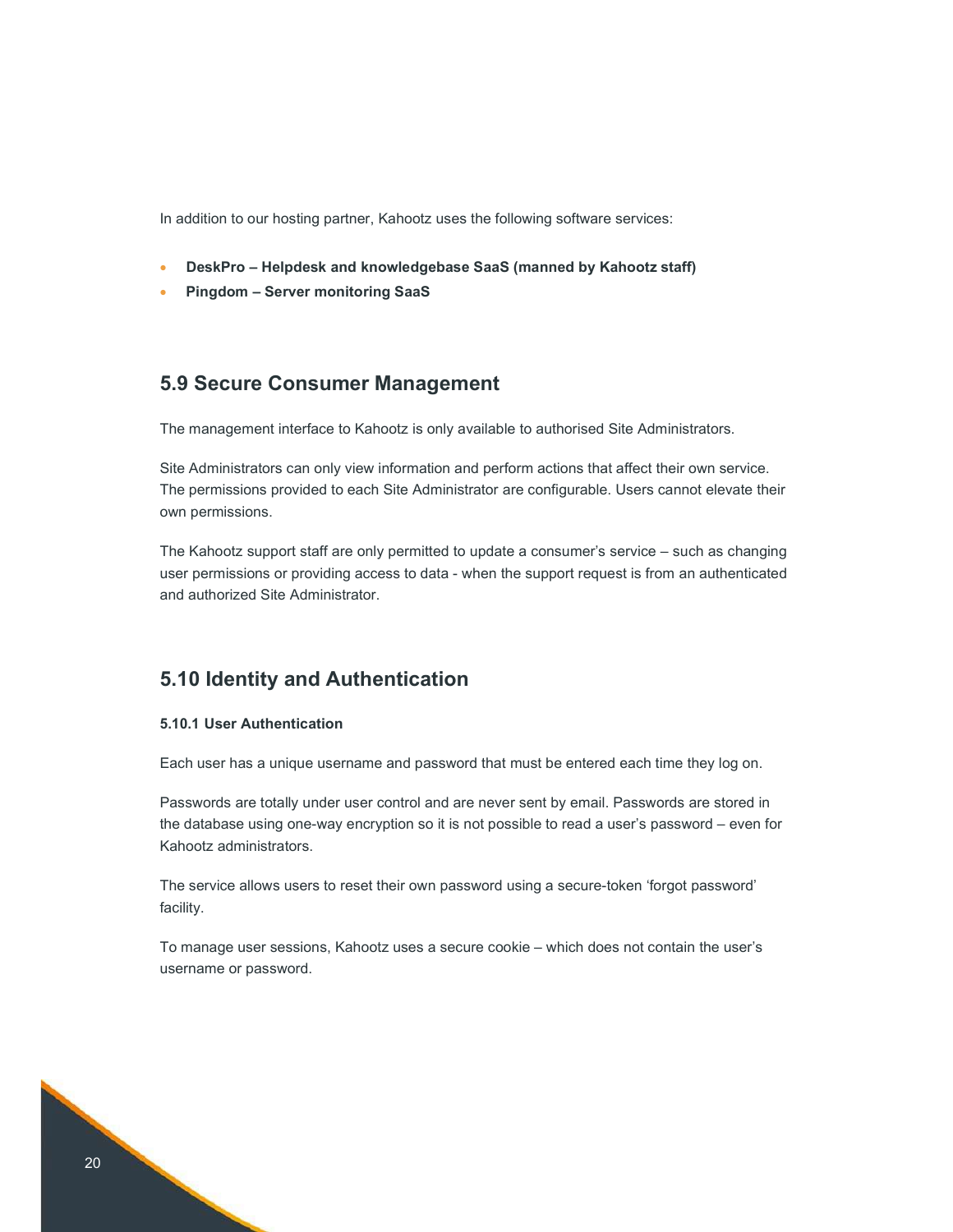#### 5.10.2 Two-Step Verification

For added security, Kahootz Enterprise clients can optionally enable two-step verification.

This strengthens the login process by requiring users to enter a numeric code that's sent to a preauthenticated phone number whenever they log in.

Two-factor security can be enabled for all users, or just a subset of users that have greater permissions.

Site Owners can also enable two-step verification that uses phone-based Authenticator Apps for all the users on their site.

# 5.11 External Interface Protection

Kahootz conducts an annual CHECK IT test to ensure that all interfaces to the service are secure.

# 5.12 Secure Service Administration

The service is managed by Kahootz staff using a secure HTTPS connection, secure telnet and secure FTP.

All Administrative access to the servers is audited.

# 5.13 Audit information provision to consumers

Audit information is available to Site Owners within the Kahootz service.

Audit information is available to Site Administrators within the Kahootz Admin Application.